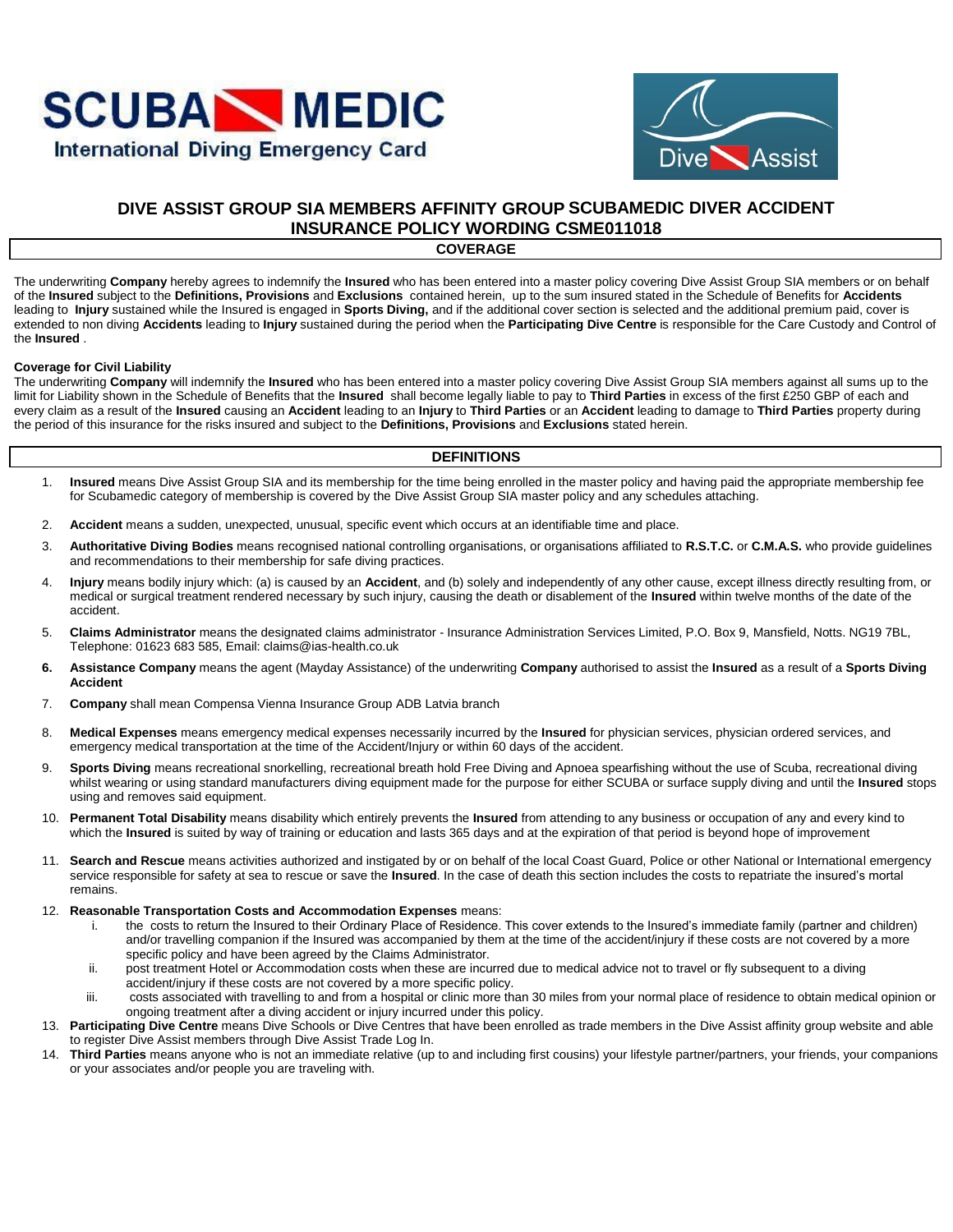#### **Provided always that:**

- 1. The **Sports Diving** is carried out in accordance with the guidelines and recommendations for safe diving practices as established by the **Authoritative Diving Bodies** or under training approved by the **Authoritative Diving Bodies,** however:
	- i) We accept that being a certified recreational diver does not necessarily make you qualified for all challenging dives. The SCUBA Diving Certifying Associations (Authoritative Diving Bodies) recommend that you increase your diving depths and experience by gradual progression and log them as proof of your experience.
	- ii) Conversely we accept that there will be many recreational SCUBA divers who are qualified to dive certain challenging dives by way of logged experience but may not be certified to engage in these challenging dives.
	- iii) In all claims situations attaching to this policy we will consider both your diver certifications and your logged dive experience before coming to a decision.

#### **IMPORTANT NOTE: This provision is subject to PROVISION 6 and EXCLUSION 12, all other policy conditions remain unaltered.**

- 2. No costs shall be incurred or payments made without the consent of the underwriting **Company** or its designated **Claims Administrator.** This provision may be waived when emergency care needs to be administered at one of the treatment centres noted in the accompanying "SCUBAMEDIC International Treatment Advice".
- 3. The total sum payable in respect of any one **Accident** shall not exceed the aggregate sum of **£50,000.00.**
- 4. Payments shall only be made under the sections of the Schedule of Benefits if:
	- **i)** Under section 6.I death occurs within 365 days of the date of the **Accident**.
	- ii) Under section 6.II and 6.III **Loss of Limbs** occurs within 365 days of the date of the **Accident**.
	- iii) Under section 6.IV the **Insured** suffers **Permanent Total Disability** within 365 days of the date of the **Accident**.
- 5. The **Insured** is under the age of 70, unless specifically accepted by us following medical examination to confirm fitness to dive.
- 6. In the event of a loss or Injury in one of the territories outlined in the accompanying "SCUBAMEDIC International Treatment Advice" The Insured must seek treatment at one of the medical facilities listed. Alternative facilities may also be used but are subject to underwriters prior approval.
- 7. If you suffer a **Sports Diving Accident** during the period of insurance, you must obtain written confirmation that you have been deemed as fit to dive from an approved diving medical physician following your **Accident**, before coverage may be reinstated under the SCUBAMEDIC policy.
- 8. The Insured does not admit to any civil liability claim they become aware may be made against them but agrees to immediately pass on any notification of intent to claim against them be it either verbally or by letter/fax, or service of suit, or by electronic correspondence that must remain unanswered at the time it is conveyed to the Claims Administrator by the Insured.
- 9. It is a condition precedent to cover that in the event of a loss the Insured will cooperate in providing medical records or any other information required to validate a claim to Insurers or Insurers appointed medical experts.
- 10. Coverage for residents of the USA and Canada is limited to accidents and costs arising outside of the USA and Canada.

Failure to comply with these provisions may invalidate your claim

#### **SCHEDULE OF BENEFITS**

The underwriting **Company** will pay up to the limits set against each section. However, the maximum recoverable amount under this policy in the aggregate shall not exceed **£50,000.00**.

| 1. Medical Expenses                                                                                                                                                | £50,000,00              |
|--------------------------------------------------------------------------------------------------------------------------------------------------------------------|-------------------------|
| 2. Hyperbaric Treatment Costs                                                                                                                                      | £50,000,00              |
| 3. Emergency Air Evacuation/Repatriation<br>(at the option of the Company)                                                                                         | £20,000,00              |
| 4. Search & Rescue                                                                                                                                                 | £20,000,00              |
| 5. Reasonable Transportation Costs & Accommodation Expenses                                                                                                        | £3,000,00               |
| 6. Personal Accident Coverage: If during the coverage period the Insured sustains Injury/death due to a Sports Diving Accident, the following benefits will apply: |                         |
| Death<br>occ of anglimh                                                                                                                                            | £5,000,00<br>£ 1.000.00 |

| iv) Permanent Total Disability<br><b>Civil Liability</b> | £5,000.00<br>£50,000,00 |
|----------------------------------------------------------|-------------------------|
| Loss of two limbs<br>iii)<br>Two eyes or one of each     | £5,000.00<br>£5,000.00  |
| Loss of one eve                                          | £1,000.00               |
| ii)<br>Loss of one limb                                  | £1,000.00               |
|                                                          |                         |

#### **TERRITORIAL LIMITS**

**Worldwide- (Maximum stay in USA & Canada limited to 30 days any one policy period)**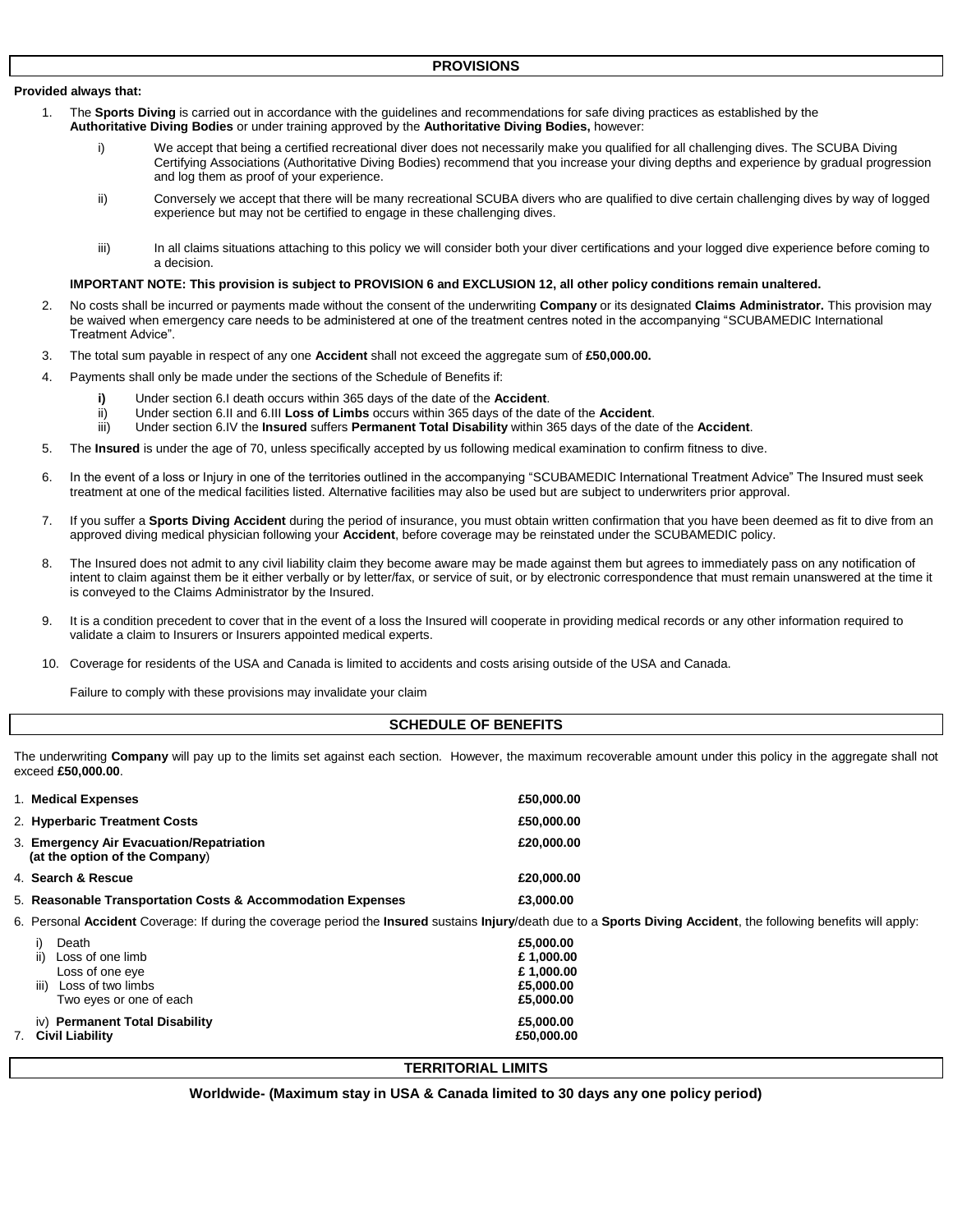#### **EXCLUSIONS**

The insurance does not provide coverage for any **Accident / Injury** resulting directly or indirectly from:

- 1. War, invasion, acts of foreign enemies, hostilities (whether war be declared or not), civil war, rebellion, revolution, insurrection or military or usurped power.
- 2. Radioactive contamination of any nature.
- 3. The discharge, explosion or use of a weapon of mass destruction employing nuclear fission or fusion, or chemical, biological, radioactive or similar agents, by any party at any time for any reason
- 4. Persons aged 70 years or over who have not been specifically accepted under this insurance following medical examination to confirm fitness to dive.
- 5. Willfully self-inflicted injury or illness, effects of alcohol or drugs (other than prescribed by a physician in full recognition of the **Insured's Sports Diving** Activities) and/or any self exposure to unnecessary risk (unless in an attempt to save human life).
- 6. Any pre-existing health condition which the insured was undergoing, suffering from, recovering from or awaiting treatment for prior to **Sports Diving**.
- 7. **Sports Diving** against medical advice.
- 8. Any mental or psychological disorder of any nature and the consequence of a covered Accident leading to mental or psychological disorder.
- 9. Any Civil law suit brought against the Insured in the USA and Canada, their territories and possessions are excluded.
- 10. Any fraudulent, dishonest or criminal act the **Insured** or person(s) with whom the **Insured** is in collusion.
- 11. Any **Injury/Accident** not reported to the **Claims Administrator** or **Assistance Company** within 31 days of the occurrence which may give rise to a claim under this insurance.
- 12. Any and all **Injury** sustained while using a speargun or similar device when used in conjunction with an aqualung.
- 13. Any freediving competition or national or international record attempts unless specifically agreed by the Underwriters in writing.
- 14. Subject always to your **Authoritative Diving Bodies** recommendations for safe diving practice and unless otherwise endorsed, this insurance excludes diving:
	- i) that is not carried out in accordance with the guidelines and recommendations for safe Sports Diving practices as established by the **Authoritative Diving Bodies**
	- over 130 metres in sea water unless Underwriters agreement is obtained after a written submission ii)
	- $\overline{\mathsf{iii}}$ without the correct diver certification and/or lack of provable experience by way of your logged dive records.

#### IMPORTANT NOTE: This Exclusion will not apply in an attempt to save human life & accidental breach due to faulty equipment or provable experience by way of your logged dive records.

- 15. Any and all claims notified or made after 30 days from the end of the insured period are excluded.
- 16. Claims for unauthorised **Search and Rescue** costs.
- 17. Any Civil Liability claim as a result of engaging in professional teaching or supervision of Recreational Diving, any death, injury of your employees, any damage to property owned by or in the care custody or control of your employees and any loss of or damage to property which belongs to your family, belongs to you household or was in their care custody or control at the time they were lost or damaged are excluded.
- 18. This insurance excludes any Accident that leads to broken bones or damage to the bones, teeth, braces or palate, broken vertebrae, damage to ligaments, tendons and muscles unless the Accident occurs in an unexpected and fortuitous way whilst performing the Insured activity with a licensed dive school. The maximum sum recoverable is €3000.
- 19. All claims incurred whilst out of the water unless verified by a licensed dive school within 7 days of the incident are excluded
- 20. Illness, sickness or disease not directly identifiable as a result of a diving Accident are excluded.
- 21. Medical Expenses incurred in a territory outlined in the "SCUBAMEDIC International Treatment Advice" at any medical facility not listed without the Company's prior approval are excluded.
- 22. Excluding claims made by residents of the USA and Canadian for accidents and costs arising in the USA and Canada.
- 23. Myocardial infarctions (Heart attacks), brain hemorrhage, strokes and arterial occlusions of any kind.

Neither the **Assistance Company** nor Compensa Vienna Insurance Group ADB Latvia branch are responsible for the availability, quantity, quality or the results of any medical treatment provided, or for the failure of the **Insured** to seek medical services.

#### **CANCELLATION**

Insurers give you a Cooling Off Period of 14 days from the time you receive the policy. If the policy and schedule does not provide you with the protection that you want and you do not want to continue with the insurance you may cancel the policy within this period and obtain a full refund, provided that the period of insurance has not commenced. Cancellations made after the Cooling Off Period has ended and after the policy has commenced will be calculated at pro rata but subject to a maximum return of premium of 50%, and provided that no claims have been made or are pending. Only policies with periods of insurance in excess of 31 days can be cancelled after the Cooling Off period. The Underwriters hold the right to cancel this Insurance at any time within the Period of Insurance by giving written notice. It is agreed that the insurer shall not give less than fifteen (15) days prior notice of cancellation to the Insured. This Insurance will then be cancelled on the basis of a pro-rata refund provided there is no claim paid or outstanding, in which case no refund will be offered.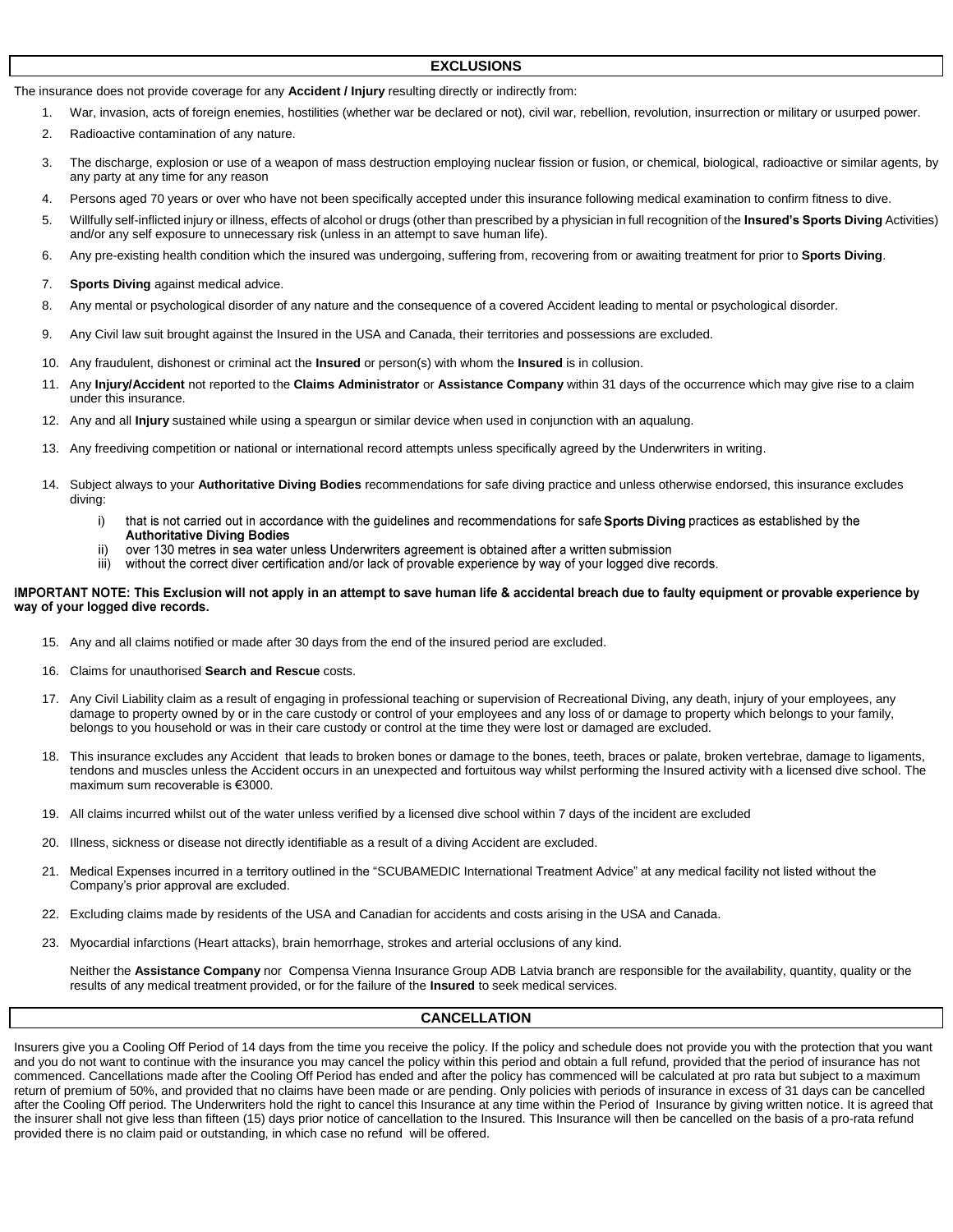#### **SUBROGATION & NON CONTRIBUTION CLAUSE**

The underwriting Company has the right to recover against any other valid Insurance Policy or Source which could be called into contribution. Where another policy covering the same claim is in force this policy shall apply only in excess of any amount paid under such other insurance. This policy will not contribute to any claims that would or have been declined under the terms of this policy or any endorsements, conditions or exclusions issued to the Insured with this policy.

#### **JURISDICTION**

For the purposes of policy disputes between the Insured master policy holder and the insurers is Latvia. It is noted and agreed that law & jurisdiction for claims shall be noted as the territory in which the insured member resides, excluding USA, Canada and their territories or possessions.

#### **DATA PROTECTION**

The Policy holder shall agree that the Insurer as a system manager and operator of personal data processes the Policy holder's personal data (including specific categories of data and personal identification (classification) codes) with an aim to ensure fulfilment of the Insurance agreement or provide information to the Policy holder about services rendered by the Insurer and its cooperation partners and/or transfer them for processing to the third person with an aim to ensure fulfilment of the Insurance agreement or to provide the Insurer's defined information about its services to the Policy holder.

The Insurer shall not disclose information about the Policy holder and Insured to the third persons, except for the cases stipulated in laws and regulations of the Republic of Latvia. However the Insurer, for provision of efficiency of its commercial activity, shall be entitled to exchange information with other Insurers about the Insured and Policy holder.

#### **WHAT TO DO IN THE EVENT OF A DIVING ACCIDENT**

The Insured Persons should use the services of the following named assistance company to the full for all emergency matters, medical emergency matters, inpatient hospital treatment and evacuation/repatriation. The assistance company will be solely responsible for all decisions on the most suitable practical and reasonable solution to any problem, and all such assistance is subject to the prior approval of said assistance company:

Mayday Assistance (Mayday)

Tel: +44 (0)208 050 1991

Email: operations@maydayassistance.com

Mayday Assistance may be contacted at any time, should the Insured Person require advice or assistance regarding all emergency matters.

In the event of an Insured Person requiring in-patient hospital treatment and/or evacuation/repatriation, it is imperative that Mayday are contacted and authorisation obtained prior to such treatment and/or evacuation/repatriation taking place.

Mayday must be informed that this Contract covers the person concerned and the following details must be provided:

•The Insured Person's name

•The Insured Person's location

•The Insured Person's details (including passport/visa etc).

•The Policy number

•ID reference number "DAScubamedic"

•The name and phone number of the doctor and hospital treating the Insured Person (if applicable)

•Any additional people (outside of normal protocol) that should be updated throughout the case

•Nature of the incident

•The desired end state (what you want Mayday to do)

•Any other pertinent information on the incident that may affect Mayday's response

Failure to contact Mayday and obtain authorisation may prejudice the claim and could mean that some or all of the costs involved may not be paid. The Insured Person should not attempt to find their own solution and then expect full reimbursement from the Underwriters without prior approval first having been obtained from Mayday Assistance.

In the event that cover cannot be established at the outset of an emergency it is agreed that the first named insured will guarantee payment until such time that cover can be accepted by insurers

#### **NOTICE TO PHYSICIANS AND HOSPITALS**

Please contact Mayday Assistance (Mayday) immediately for benefits verification and procedures. Call 24 hours a day on +44 (0)208 050 1991

#### **COMPLAINTS**

Any complaint you may have regarding your policy may be addressed to Dive Master Insurance Consultants Ltd, 17-23 Rectory Grove, Leigh-on-Sea, Essex, SS9 2HA, United Kingdom. Dive Master Insurance Consultants Ltd will try to resolve your complaint.

Complaints of the Policy holder or Insured person submitted in written, shall be examined by the Insurer providing a written answer in 20 days as of receiving the claim or complaint.

In the event that you remain dissatisfied and wish to make a complaint you can do so at any time by referring the matter to:

Ombudsman of the Association of Latvian Insurers Lomonosova iela 9-10, Riga, LV-1019 E-mail: office@laa.lv Web-site: www.laa.lv Local phone number: (+371) 67360898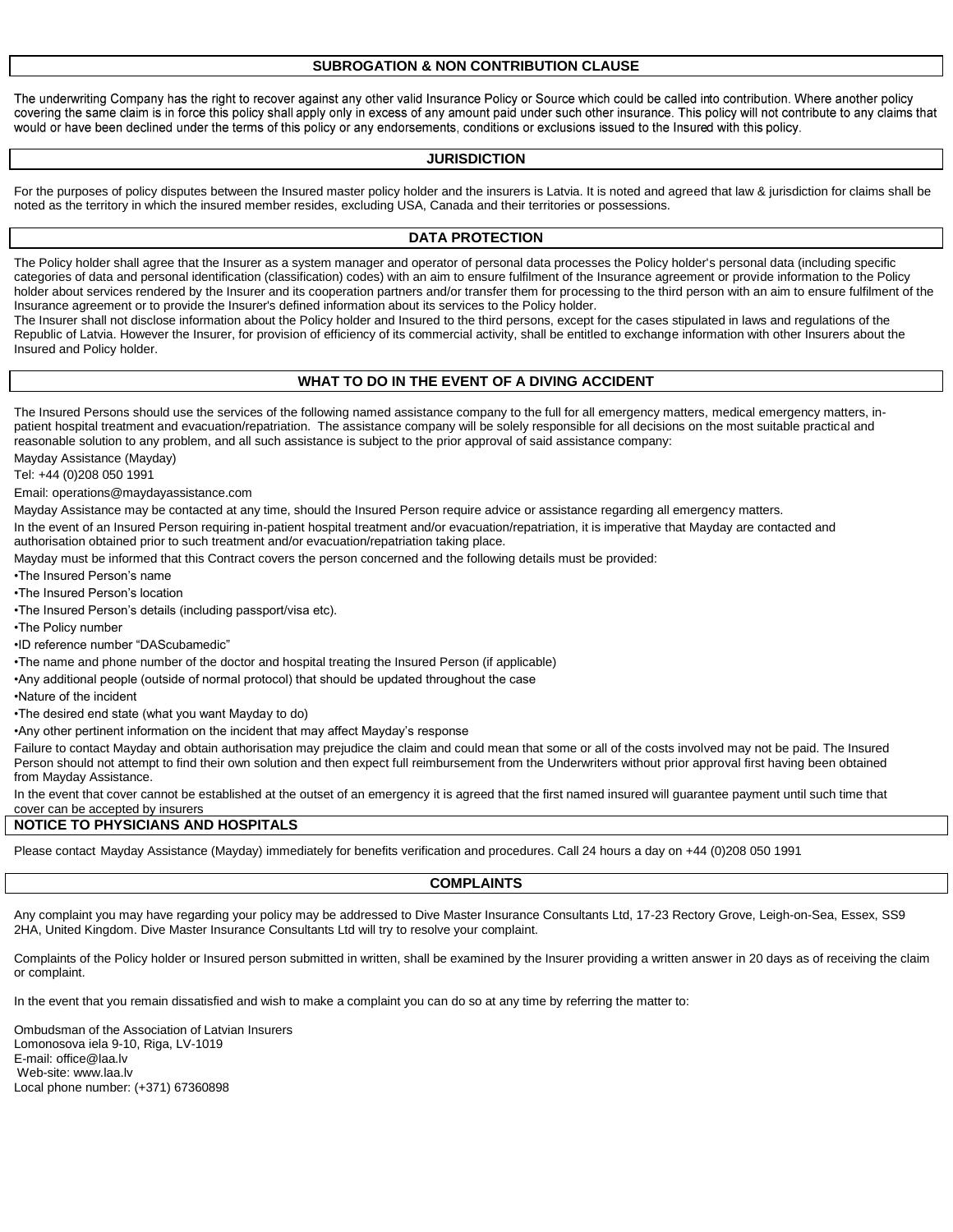# Dive Master Insurance SCUBAMEDIC International Treatment Advice



# *IMPORTANT NOTE: This advice forms part of your policy wording. See Provisions 2 & 6 and "WHAT TO DO IN THE EVENT OF A SPORTS DIVING ACCIDENT"*

# *EGYPT RED*

**Sharm International Hospital** Sharm El Sheikh South Sinai (+2) 069 366 0318 (phone) Emergency (+2) 010 512 3964

# **[Hyperbaric Medical Center](http://http/www.sharmchamber.com/)**

Travco Marina Old Town Sharm El Sheikh (+20) 12 212 42 92 (phone) / +20 (69) 661 011 (fax) [hyper\\_med\\_center@sinainet.com.eg](mailto:hyper_med_center@sinainet.com.eg)

# **Marsa Alam Baromedical**

Marsa Shagra Marsa Alam (+2) 012 436 2222 (phone) Emergency (+2) 012 243 3116

### **Hyperbaric Medical Center – Dahab**

Next to Dahabeya Hotel P.O.Box 61 Dahab +20 693 640 536 (phone) dahabchamber@sinainet.com.eg Hotline numbers: +20 101 433 325 +20 123 331 325

### **Naval Hyperbaric Medical Center (NHMC)** El Corniche Rd Sekala Hurghada (+2) 065 3449 151 (phone) Emergency (+2) 065 3449 150

### **Hypermed**

Located in front of Hurghada Airport Korniche Road (Nr. Arabia Resort) Hurghada (+2) 012 218 7550 (phone) Emergency (+2) 010 218 7550

# *Jordan*

**[AQABA DIVING CHAMBER](http://http/www.jrms.gov.jo/Default.aspx?tabid=154&language=en-US)** Princess Haya Hospital Aqaba Jordan +962 32014114 (phone)